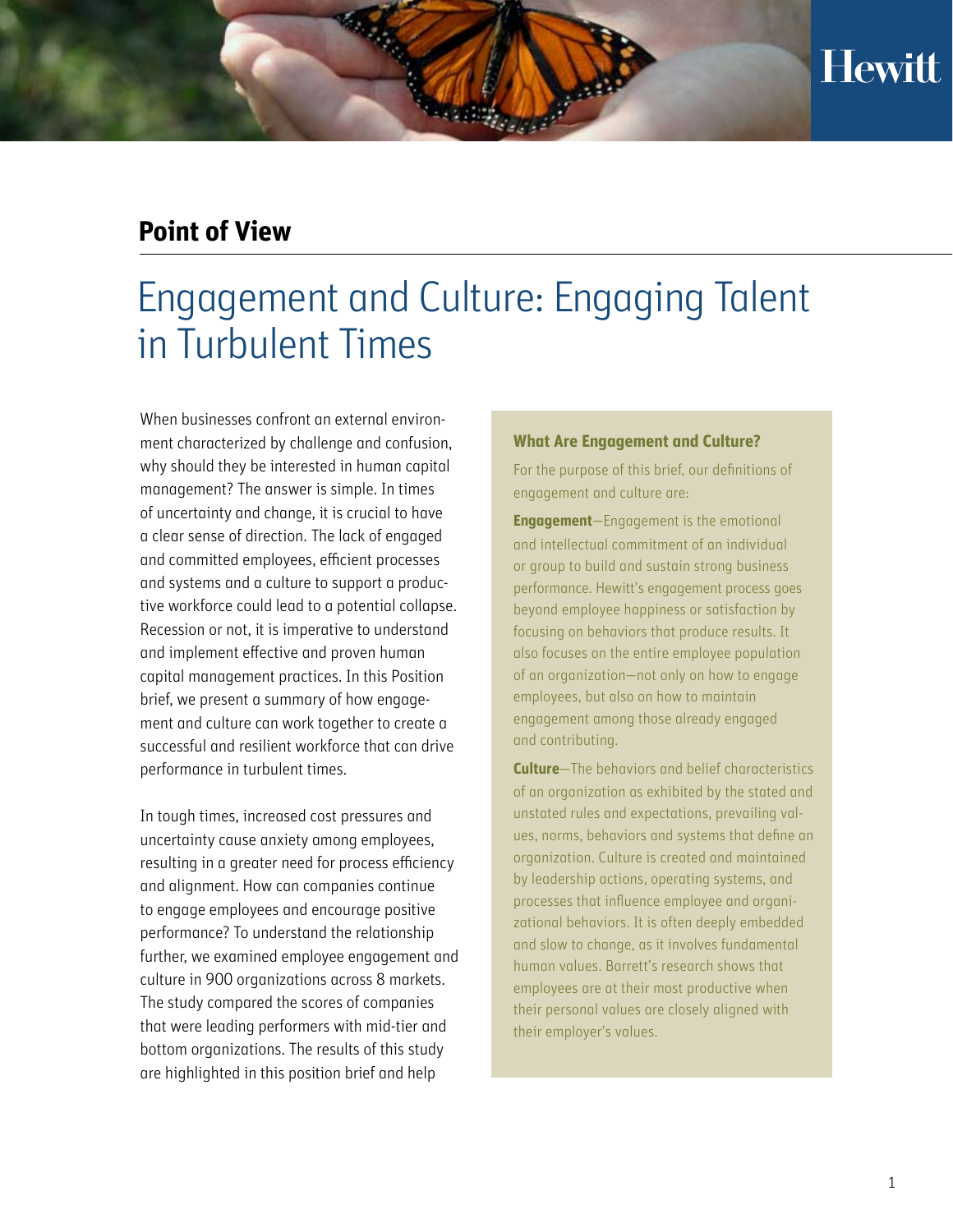in better understanding how the interplay of engagement and culture can lead to positive performance outcomes and greater financial success.

### **Engagement and Cultural Alignment— Working Together**

Hewitt's research demonstrates that both cultural alignment and engagement have a proven relationship with a company's financial performance. Together, the two forces have a more positive impact on revenue than when working independently. One without the other poses a grave risk for the organization. A culture that focuses on high performance can attract and engage high-potential talent who bring their strong capabilities and are also energized by the company's core values. The top engagement driver of high potential talent in a recent

Hewitt study emerged as "job fulfillment and challenge." High performance cultures create a stimulating work environment and processes where top talent are inspired and have the support to provide extra effort. Among other practices, they set stretch goals, assign high-impact, high-visibility projects and manage career paths of their high potentials to keep those individuals totally engaged.

To understand cultural alignment, we utilize the Barrett Seven Levels of Business Functioning model. Using the model, illustrated in *Figure 1*, we can understand employees' personal values and how they align with the organization's current culture values, and what leaders and employees aspire to in their desired culture values. The results show how the organization functions now and how it needs to function to be more

|                       |   | <b>Positive Focus Excessive Focus</b>                                                                                                       |
|-----------------------|---|---------------------------------------------------------------------------------------------------------------------------------------------|
| <b>Sustainability</b> |   | <b>Vision Sustainability</b><br>Long-term perspective. Future Generations. Ethics                                                           |
| Collaboration         | 6 | Leadership Excellence Staff Fulfillment<br>Strategic alliances, Employee fullilment, Environmental stewardship.                             |
| Cohesion              | 5 | Openness, Integrity, Honesty<br>Positive, creative corporate culture. Shared vision and values,                                             |
| Transformation        | л | <b>Continuous Renewal</b><br>Learning and innovation.<br>Organizational growth through employee participation.                              |
| <b>Best Practice</b>  | 3 | Being the best, Best practice,<br>Productivity, efficiency, quality, systems and processes.<br>Bureaucracy, Complacency,                    |
| Relationship          | 2 | <b>Customer Sat Recognition Communication</b><br>Good communication between employees, customers, and suppliers.<br>Manipulation, Blame,    |
| Viability             |   | <b>Pursuit of Profit &amp; Shareholder Value</b><br>Financial soundness. Employee health and safety.<br><b>Exploitation</b> , Over-control. |

### *Figure 1: Seven Levels of Business Functioning Model*

Current and Desired Cultures Are Profiled Using: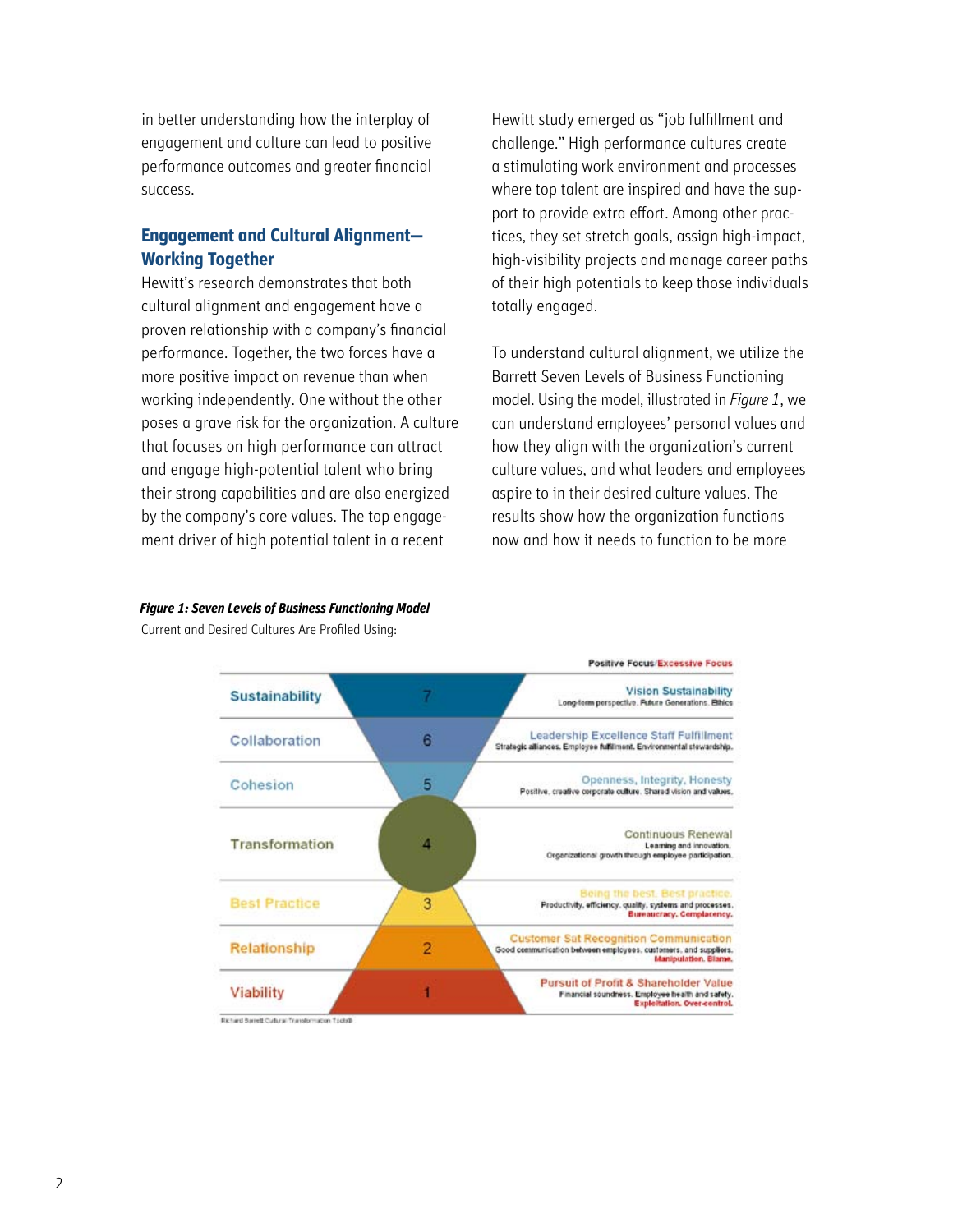successful. Importantly, it identifies alignment and misalignment among personal and organizational values. In general terms, cultural alignment can be understood by assessing the:

- 1. Degree of overlap between employees' personal values and behaviors and their view of the organization's current values and behaviors
- 2. Overlap between current and desired values and behaviors

Hewitt's study of 900 organizations offers clear evidence that engagement and cultural alignment have a synergistic effect. Comparison of scores of the leading, mid-tier, and the bottom 20 organizations on the list revealed significant differences in the level of employee engagement and cultural alignment between the two categories as shown in below in *Figure 2*.

Alignment between personal and current values indicates that work is a positive experience for employees in the leading performers and mid-tier organizations but at the bottom companies, work is at best a neutral or even negative experience. In addition, there is a decline in alignment between current and desired values. This is reflected in the engagement data where engagement drops off from 86 in the top companies to 31 in the bottom organizations.

In half of these organizations, the alignment scores for personal and current values are 0 or 1—indicating employees have a hard time coming to work and if they do show up, they are not completely present or motivated to perform.

### **Engagement and Entropy**

Cultural entropy represents the degree of dysfunction in a culture. It is the measure of energy devoted to or consumed by unproductive work. We find a strong inverse relationship between entropy and engagement. Entropy is created by an inconsistency or misalignment in stated values and behaviors, resulting in systems and structures that do not support efficient operations and the organization's goals.

There are several causes of cultural entropy misalignment of personal values and behaviors with the organization, misalignment of processes and structure, and a lack of mission alignment. Our research revealed that leading performers with 6 percent entropy show strong signs of healthy functioning, leading to productive work, while the bottom organizations with entropy of 21 percent need to improve their systems and alignment to be productive. Time spent in this state destroys employee engagement and value for an organization. *Figure 3* gives the impact of different levels of cultural entropy on the organization.

|                                                     | <b>Leading</b><br><b>Performers</b> | <b>Mid-Tier</b> | <b>Bottom 20</b><br><b>Organizations</b> |
|-----------------------------------------------------|-------------------------------------|-----------------|------------------------------------------|
| Engagement                                          | 86%                                 | 51%             | 31%                                      |
| Alignment of<br>Personal &<br><b>Current Values</b> | 3                                   | 3               | $\mathcal{D}$                            |
| Alignment of Current<br>& Desired Values            |                                     |                 | 6                                        |

#### *Figure 2: Engagement and Cultural Alignment Scores*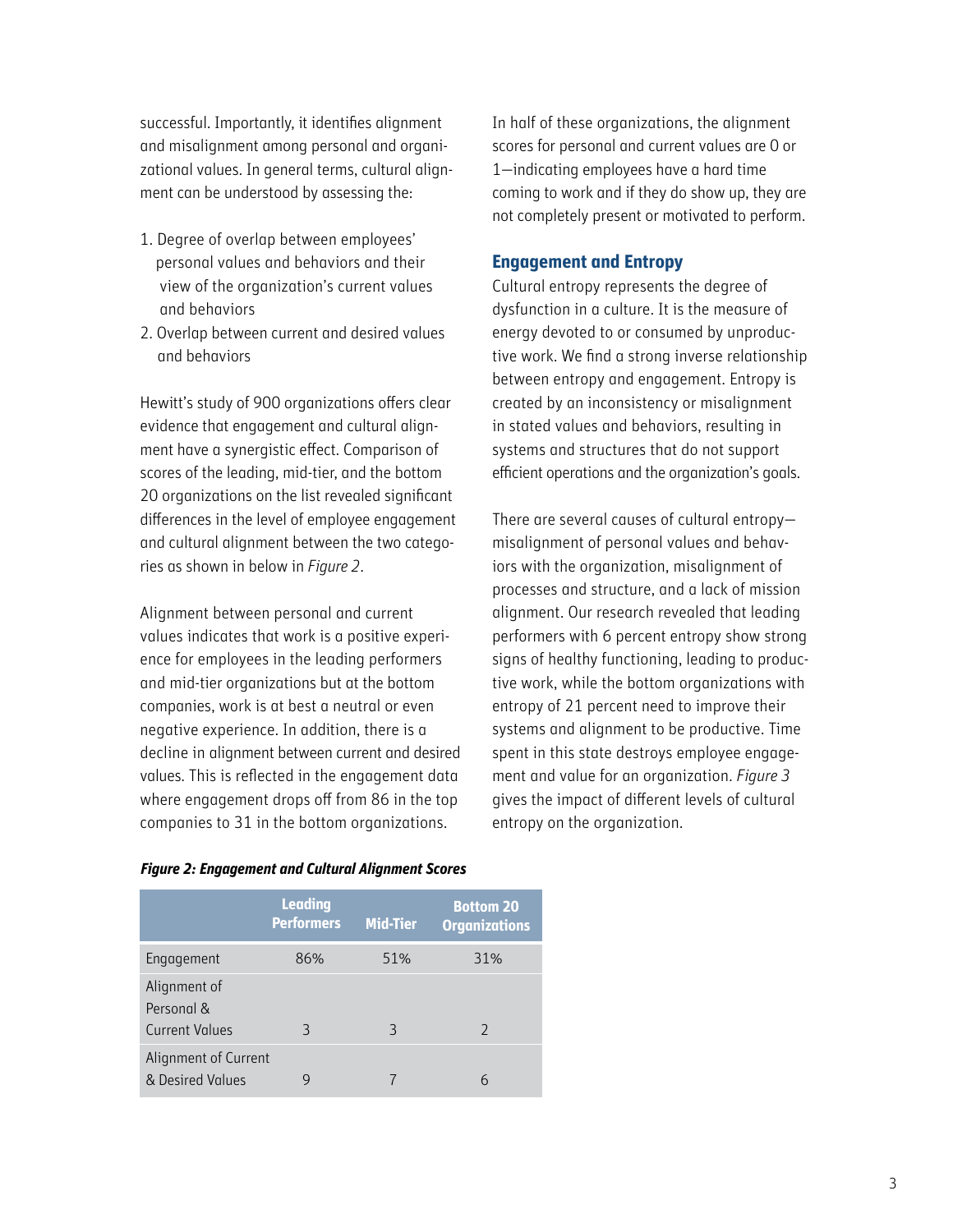#### *Figure 3: How to Interpret Entropy Scores*

| <b>Entropy</b> | <b>Level</b>       | <b>Impact</b>                                                                                                                                   |
|----------------|--------------------|-------------------------------------------------------------------------------------------------------------------------------------------------|
| $< 10\%$       | Prime              | Healthy functioning                                                                                                                             |
| 11%-19%        | Minor Issues       | Requiring cultural and/or structural adjustment                                                                                                 |
| $20% - 29%$    | Significant Issues | Requiring cultural and structural transformation and leadership coaching                                                                        |
| $30% - 39%$    | Serious Issues     | Requiring cultural and structural transformation, leadership<br>mentoring/coaching, and leadership development                                  |
| $40% - 49%$    | Critical Issues    | Requiring cultural and structural transformation, selective changes in<br>leadership, leadership mentoring/coaching, and leadership development |

### **Engagement and Shared Values**

Values are often manifested in organizational and employee behaviors. Values are deeply rooted ideals and beliefs that have a major influence on how individuals approach work and make decisions. Individual values are expressed through personal behavior, while corporations reflect their values through systems and processes. Values shape corporate culture, which defines an organization's competitive advantage in terms of being resilient and adaptive; in attracting and keeping talented people; and in building and sustaining high performance. Interestingly, the perceived difference in an organization's espoused and executed values also has an impact on individual values and employee engagement. Values can be those that are espoused, or those that management communicates both orally and in writing and are executed, or those values which actually drive daily decisions. When values of the organization are aligned with values of the individual, it guarantees superior levels of involvement and results in greater levels of accountability, trust, innovation, and performance.

Behaviors, systems and processes can be positive or potentially limiting. For example, the positive value or behavior of "achievement" can push individuals to give every ounce of effort to meet and exceed company and personal goals. On the other hand, a potentially limiting system of "bureaucracy" or behavior of "control" can undermine achievement. Bureaucracy can cause rigidity and red tape, thereby stifling innovation, accountability, and high achievement. The impact of values on engagement can be best understood by examining the shared positive values, shared limiting values, and value jumps.

### **Shared Positive Values**

We examined the personal values, current culture values and desired culture values of employees across the leading performers and bottom organizations. Our analysis shows that employees in both these groups share the same top personal values and 8 of the top 10 desired values, indicating that there is a strong alignment between values individuals support and the culture they seek when they join an organization. Employees share six current values or perceptions of their current organization, but there are some sharp differences.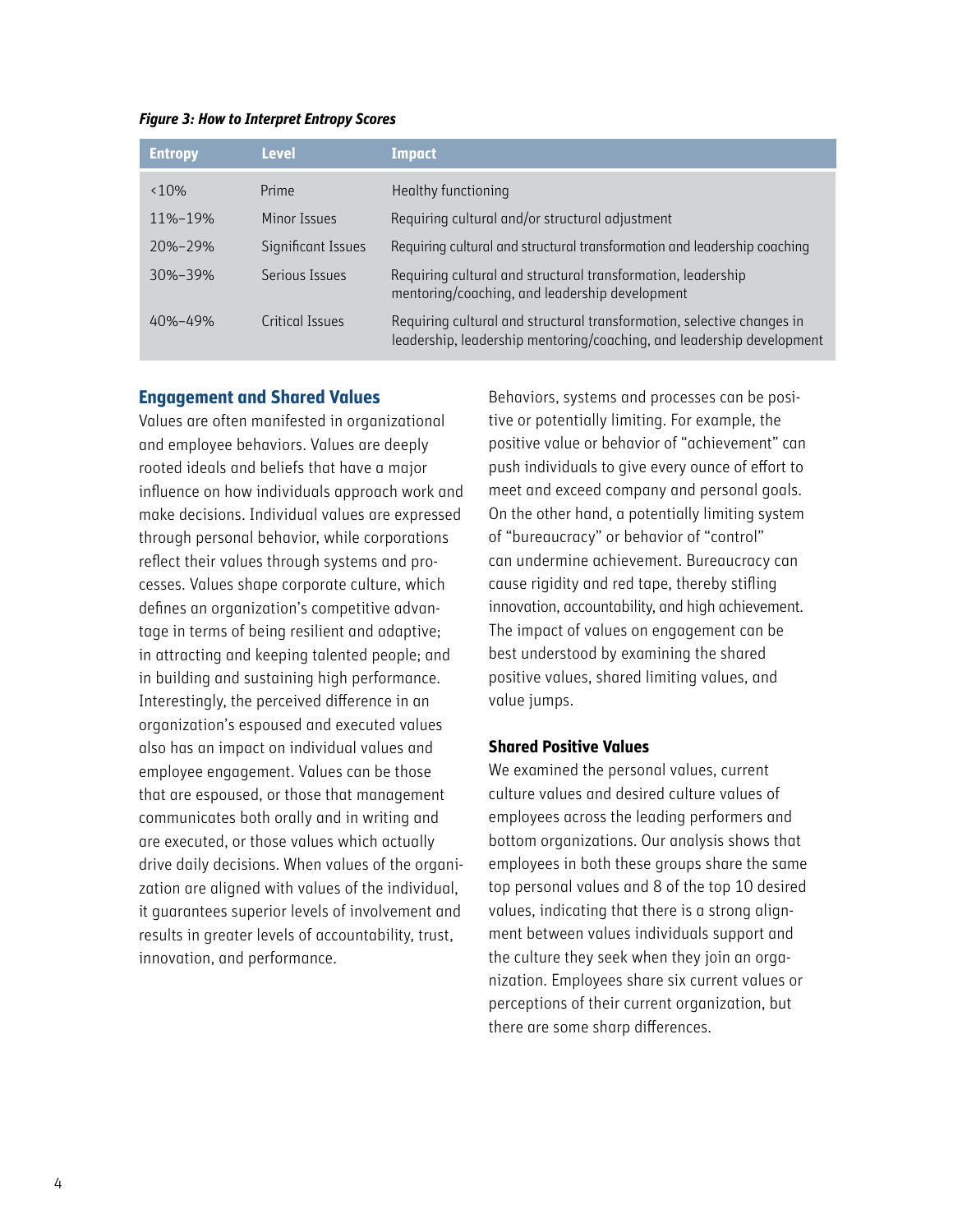Compared to the leading performers, the bottom organizations were most deficient in employee recognition, commitment, coaching, and mentoring, which are linked to employee needs and the employee experience and show up as the following key engagement drivers:

- Company reputation
- Managing performance
- **Recognition**
- Brand alignment
- $\blacksquare$  Career opportunities
- People HR practices
- Leadership

### **Shared Limiting Values**

While most organizations work to have positive values ingrained in their culture, the reality is that most organizations operate from a mix of positive and potentially limiting values. Potentially limiting values such as bureaucracy, hierarchy or blame are typically negative or damaging in nature. If we examine the type of entropy or unproductive behaviors across the three groups of organizations, we see the following pattern. Across the top five limiting behaviors we see a significant increase, particularly in bureaucracy and hierarchy, and also higher levels of blame, caution, and control. These systems and behaviors have a strong negative impact on how employees interact with each other, their leaders and the organization.

### *Figure 4: Limiting Behaviors*

|                    | <b>Top</b> | <b>Mid-Tier</b> | <b>Bottom</b> |
|--------------------|------------|-----------------|---------------|
| <b>Blame</b>       | 4%         | 7%              | 15%           |
| <b>Bureaucracy</b> | 5%         | 4%              | 28%           |
| Caution            | 6%         | 10%             | 12%           |
| Control            | 9%         | 13%             | 18%           |
| Hierarchy          | 4%         | 11%             | 19%           |

### **What Are Employees Looking For?**

If we examine the difference in the values and behaviors employees see in the current culture and what they desire, we can have another view of organizational health. Across the top, mid-tier and bottom organizations, the gap between what employees see currently and what they desire is significantly smaller in the leading performers compared to the midtier and the bottom performers. In addition, employees are looking for very different types of changes across the three groups. While all three groups want more employee fulfillment, adaptability, and leadership development, we also see some significant differences in what is missing. Among leading performers, employees want more strategic alliances, innovation, and quality. In the rest, the focus shifts to more recognition, continuous improvement, and accountability and in the worst we see the additional desire for increases in coaching and mentoring. It's not surprising to see the shift to improvement and accountability, as we often see it lacking across all but the leading organizations.

### **Putting Concepts into Context**

### **Hewitt's Engagement and Culture Assessment**

is a unique approach that evaluates an organization on the three elements—culture, entropy, and shared values—and their critical role in employee engagement.

During this analysis, the company's engagement results are examined within the context of the Barrett Values Centre cultural alignment framework. Engagement data is used to identify levers of culture and vice versa. By conducting analyses such as those illustrated in *Figures 5 through 7*, engagement and culture indicators and opportunity areas are identified.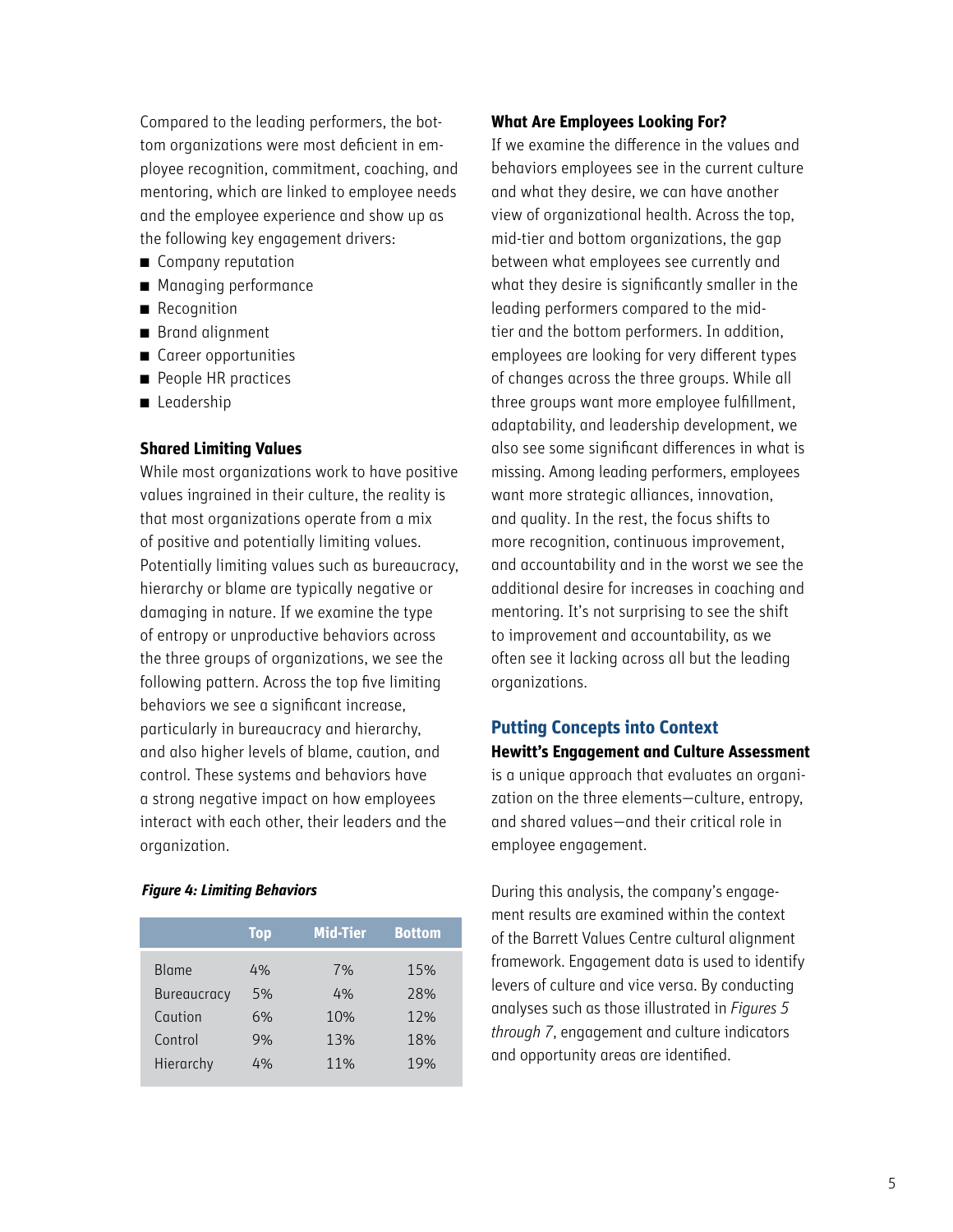The analysis also helps in prioritizing investment in initiatives that will boost engagement, reduce entropy, and minimize the gap between current and desired culture values. For example,

the development actions in *Figure 5* identify steps for increasing achievement orientation or career opportunities by combining data from culture and engagement diagnostics.



### *Figure 5: Engagement and Culture Assessment*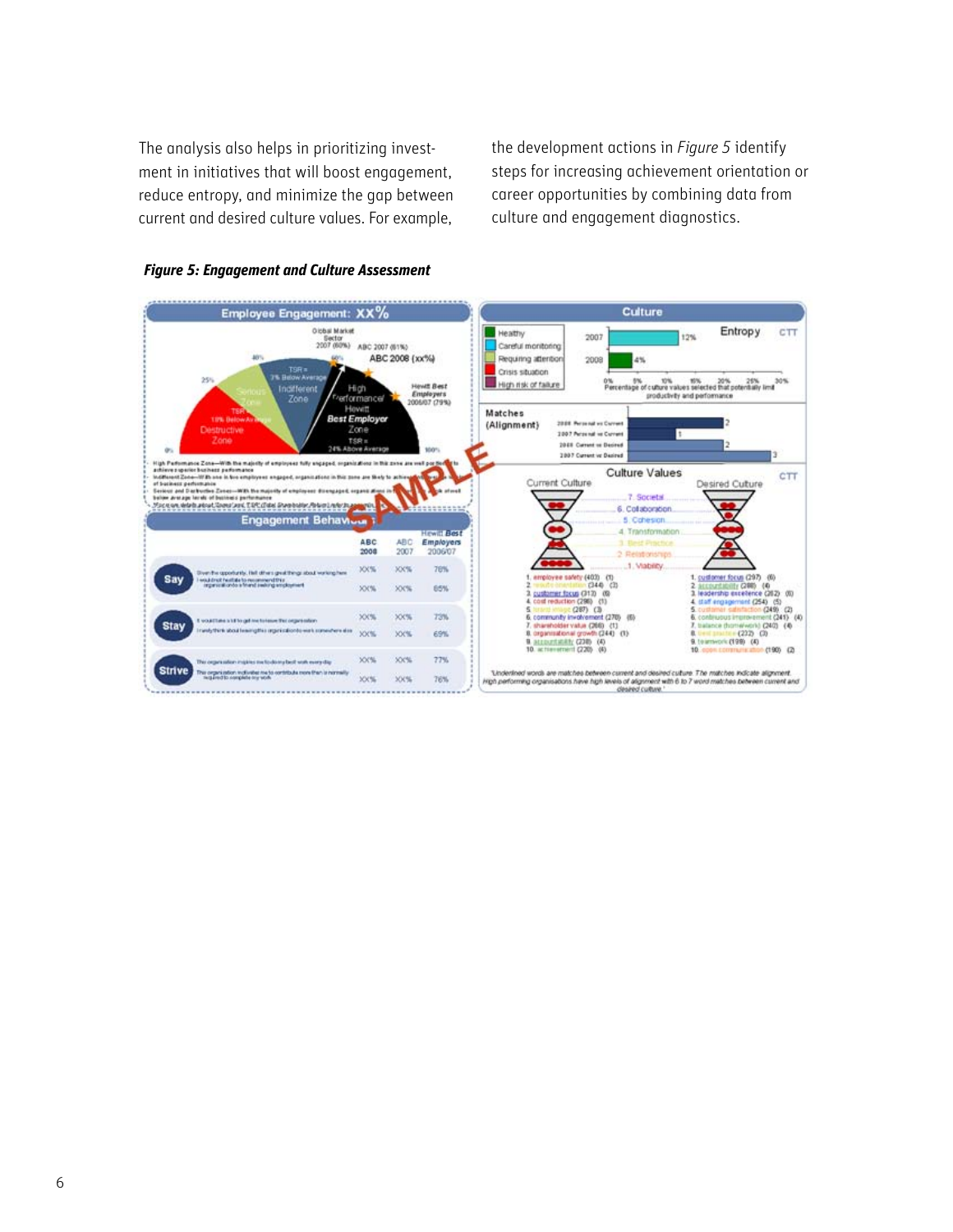### *Figure 6: Engagement and Culture Indicators—Average Performer*

|                                           | <b>Organization Score</b>              | <b>Assessment</b>                                                                                                                                                                                                     |
|-------------------------------------------|----------------------------------------|-----------------------------------------------------------------------------------------------------------------------------------------------------------------------------------------------------------------------|
| Engagement                                | 46%                                    | Indifference Zone-percent of engaged and<br>disengaged employees is similar, indicating that<br>opportunity to create value is limited. Organiza-<br>tions in this range perform on par with competition.             |
| Entropy                                   | 72%                                    | Organization is typified by caution and control with<br>decision making restricted to certain levels in the<br>organization.                                                                                          |
| Alignment of Personal<br>& Current Values | $\mathbf{1}$                           | Employee personal values are not well aligned with<br>the organization's values, which makes them less<br>productive and likely to consider other options.                                                            |
| Alignments of Current & Desired           | $\mathcal{P}$                          | Low alignment-only areas of value/behavior<br>match are in collaboration and client focus.                                                                                                                            |
| Engagement Improvement<br>Drivers         | Leadership<br>Recognition              | Employees looking for more direction and<br>communication from leaders on how they view<br>employee contribution and future of the<br>organization. Recognition is inconsistently applied<br>across the organization. |
| <b>Engagement Maintenance</b><br>Drivers  | Colleagues<br>Work                     | Employees experience a strong sense of teamwork<br>and accountability within their immediate team.<br>Work is a positive and employees enjoy the variety<br>and challenge.                                            |
| Culture Focus Areas                       | Employee<br>Fulfillment<br>Empowerment | Employees find the work interesting but not achieve<br>a sense of fulfillment due to lack of recognition and<br>leadership support. There is also a perceived lack of<br>ability to make and implement decisions.     |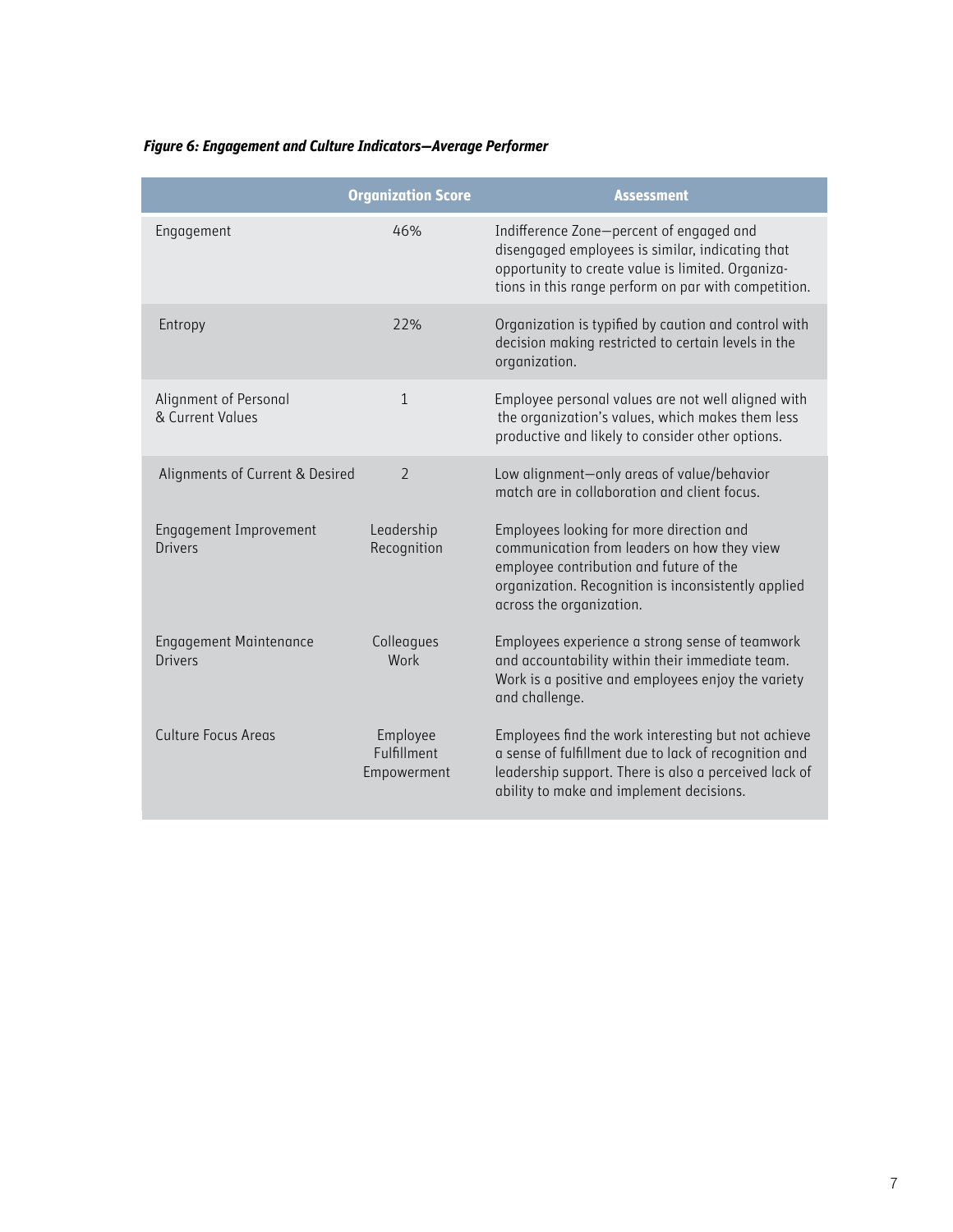### *Figure 7: Culture Improvement Indicators*

|                                           | <b>Organization Score</b>                                | <b>Assessment</b>                                                                                                                                                                        |
|-------------------------------------------|----------------------------------------------------------|------------------------------------------------------------------------------------------------------------------------------------------------------------------------------------------|
| Engagement                                | 68%                                                      | High-Performance Zone-approximately 2 engaged<br>employees for each disengaged, indicating positive<br>impact on KPIs.                                                                   |
| Entropy                                   | 12%                                                      | Need some improvements in processes as bureaucracy<br>creating some inefficiencies and lack of sharing<br>information across organization.                                               |
| Alignment of Personal<br>& Current Values | 3                                                        | Employees are comfortable in the workplace and see<br>some alignment in key areas of accountability and<br>employee fulfillment.                                                         |
| Alignment of Current & Desired            | 6                                                        | Moderate alignment as employees have not identified<br>any significant misalignment areas.                                                                                               |
| Engagement Improvement<br>Drivers         | <b>Career Opportunities</b><br>Performance<br>Management | Employees are looking for more clarity around process<br>for career opportunities as opportunities beyond<br>promotion are not clear.                                                    |
| <b>Engagement Maintenance</b><br>Drivers  | Recognition                                              | Employees receive sufficient and timely recognition.<br>Manager supports employees and holds them<br>accountable for strong performance, which is aligned<br>with their personal values. |
| <b>Culture Focus Areas</b>                | Reduce<br><b>Bureaucracy</b><br>Efficiency               | Work and some processes need to be streamlined to<br>create additional efficiencies and better info sharing.                                                                             |